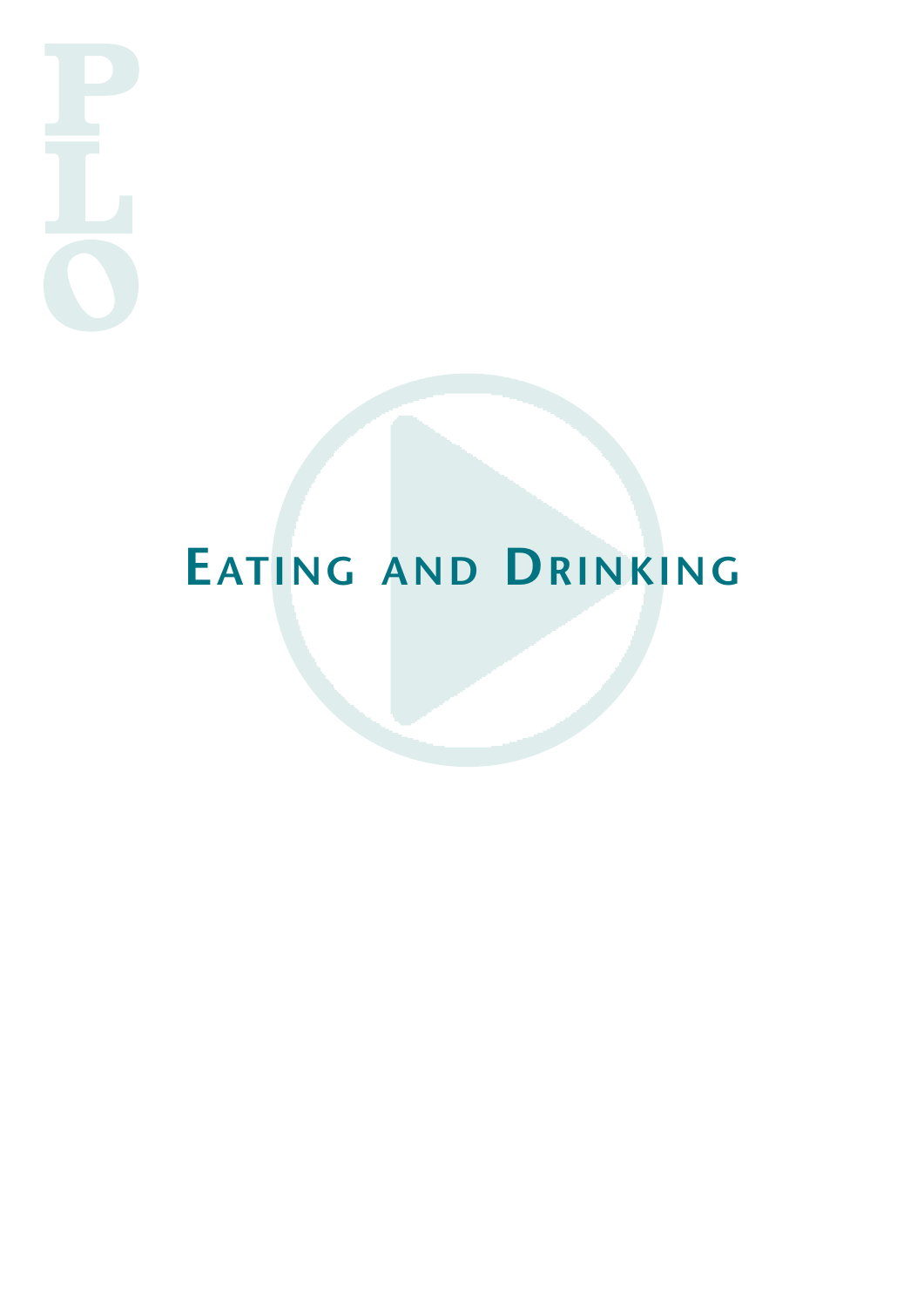This leaflet answers those questions most frequently asked by patients and their families during the first few months after surgery.

# **Q What should <sup>I</sup> eat?**

- **A** It is important to eat a balanced diet to give you all the nutrients that your body needs. Try to eat the following every day:
	- Starchy foods, such as, cereals, pasta and rice.
	- **Protein sources, such as, tender meat, fish, eggs,** milk and cheese.
	- Dairy products, such as, milk, cheese, yoghurts and cream.
	- **D** Fruit and vegetables.
	- $\bullet$  Food containing fats and sugar.

If you include sugar, remember to clean your teeth regularly to prevent tooth decay. This is particularly important if you have had or are going to have radiotherapy treatment.

#### **Q Will <sup>I</sup> need to eat different sorts of food?**

**A** Keep to soft foods for about two weeks after you start to eat, then gradually introduce other foods such as tender meat in casseroles, fish in sauce, cauliflower cheese and cooked vegetables. The dietitian will give you further advice and ideas about foods to try.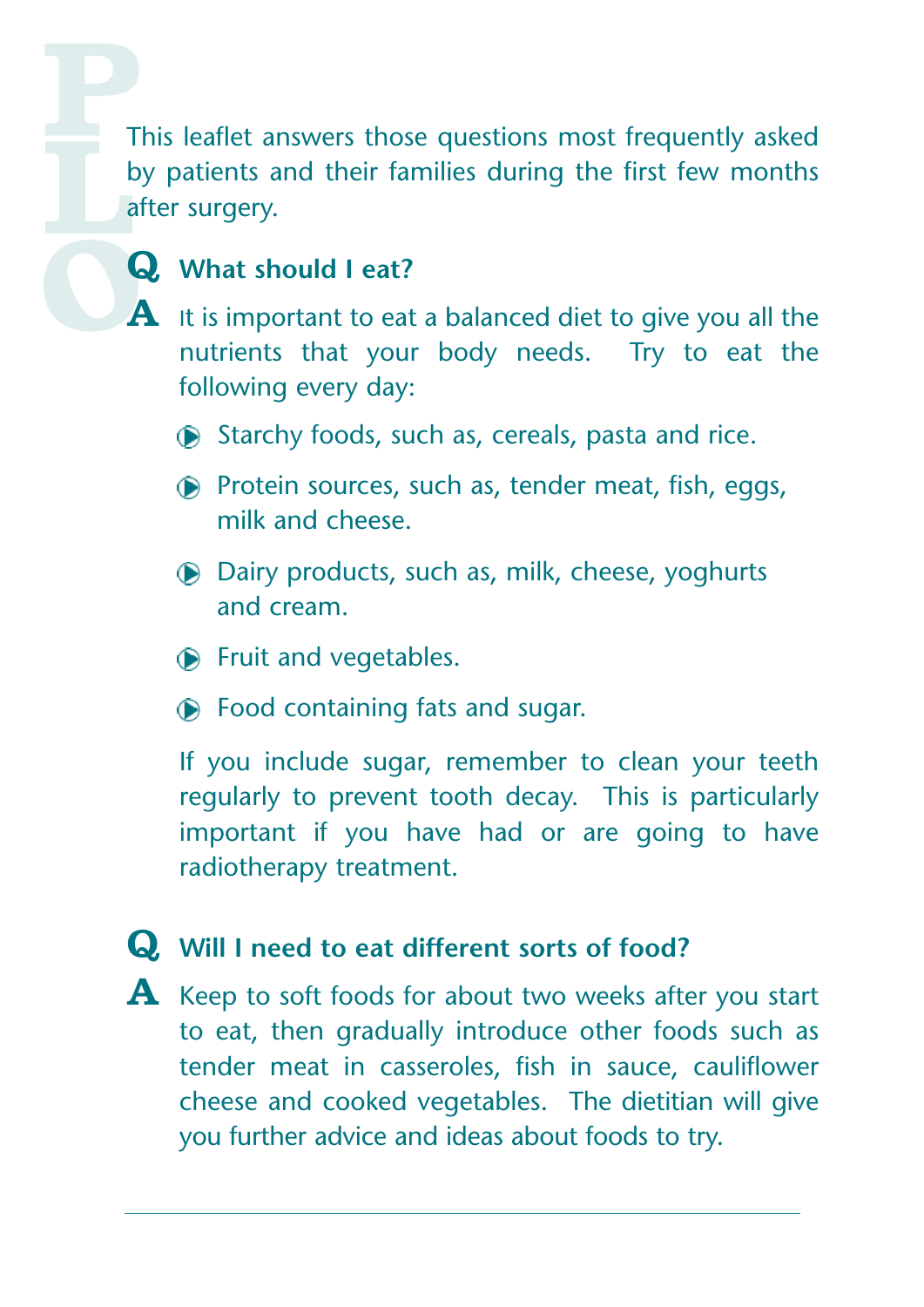## **Q Why might <sup>I</sup> lose weight?**

**A** You lose weight when you eat fewer calories than your body needs. You now have less space in your stomach, so are not able to store the same amount of food. This means you cannot eat as much as you used to and you will feel full very quickly after a meal.

You may also have difficulty swallowing initially and occasionally some people have long term difficulties.

## **Q How can <sup>I</sup> prevent weight loss?**

- **A** You need to increase the amount of calories you are eating or drinking by:
	- Eating small, frequent meals and snacks.
	- Enrich your food/drinks by adding milk powder, grated cheese, mayonnaise, cream, butter, olive oil, powdered nuts, full fat milk and yoghurt.
	- Choose nourishing drinks such as full fat milk,  $\bullet$ milkshakes, hot milky or yoghurt drinks in preference to water, squash, tea or coffee.
	- Choose soft foods that are easy to swallow, chew your food well and lubricate all food with gravy, sauce or custard.

## **Q Should <sup>I</sup> eat and drink together?**

**A** It is <sup>a</sup> good idea to drink between meals so that you do not feel too full to eat.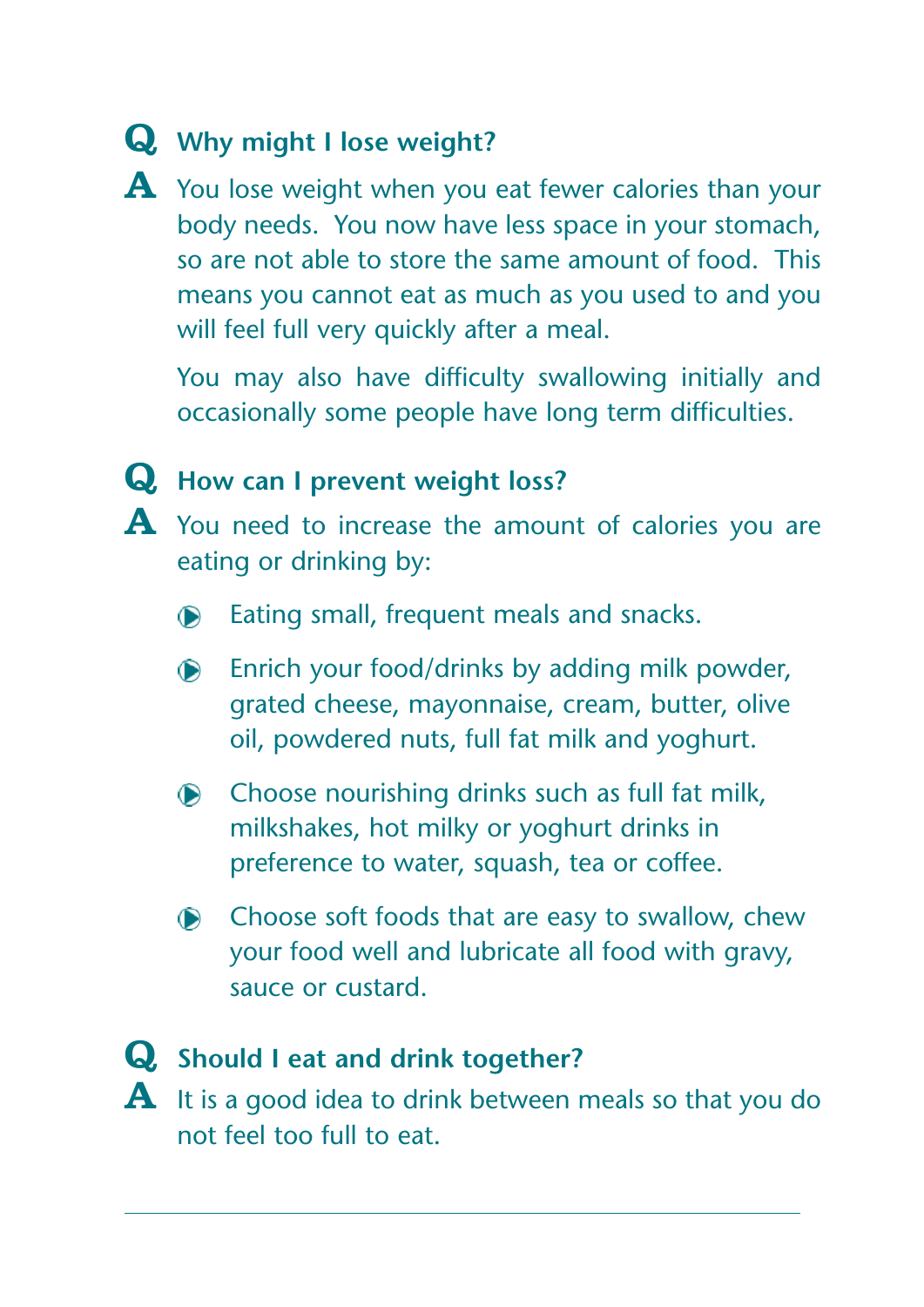"She learnt to do things in an order, it did restrict her, but she worked round it, so that she got the most out of it." (SLH)

## **Q How often should <sup>I</sup> eat?**

**A** The amount of food your stomach can hold is less than normal, so it is important to eat regular snacks in addition to your smaller meals. This will help to stop you feeling dizzy or irritable from hunger.

*"*Although I had to eat small regular meals in the first few months, as time went by I was able to eat bigger meals at greater intervals. You need to be patient." (CP)

"Now I have to stop (eating) because it is so uncomfortable once it is up to a certain level." (BEY)

## **Q Why do <sup>I</sup> get acid/food reflux and how can I stop it?**

- **A** There is no muscle at the top of your stomach, so food and acid can travel up into your mouth. To prevent this:
	- Sit upright during and after eating.  $\bullet$
	- **▶ Do not bend over or lie down after eating.**
	- Eat your last meal or snack a few hours  $\bullet$ before bed.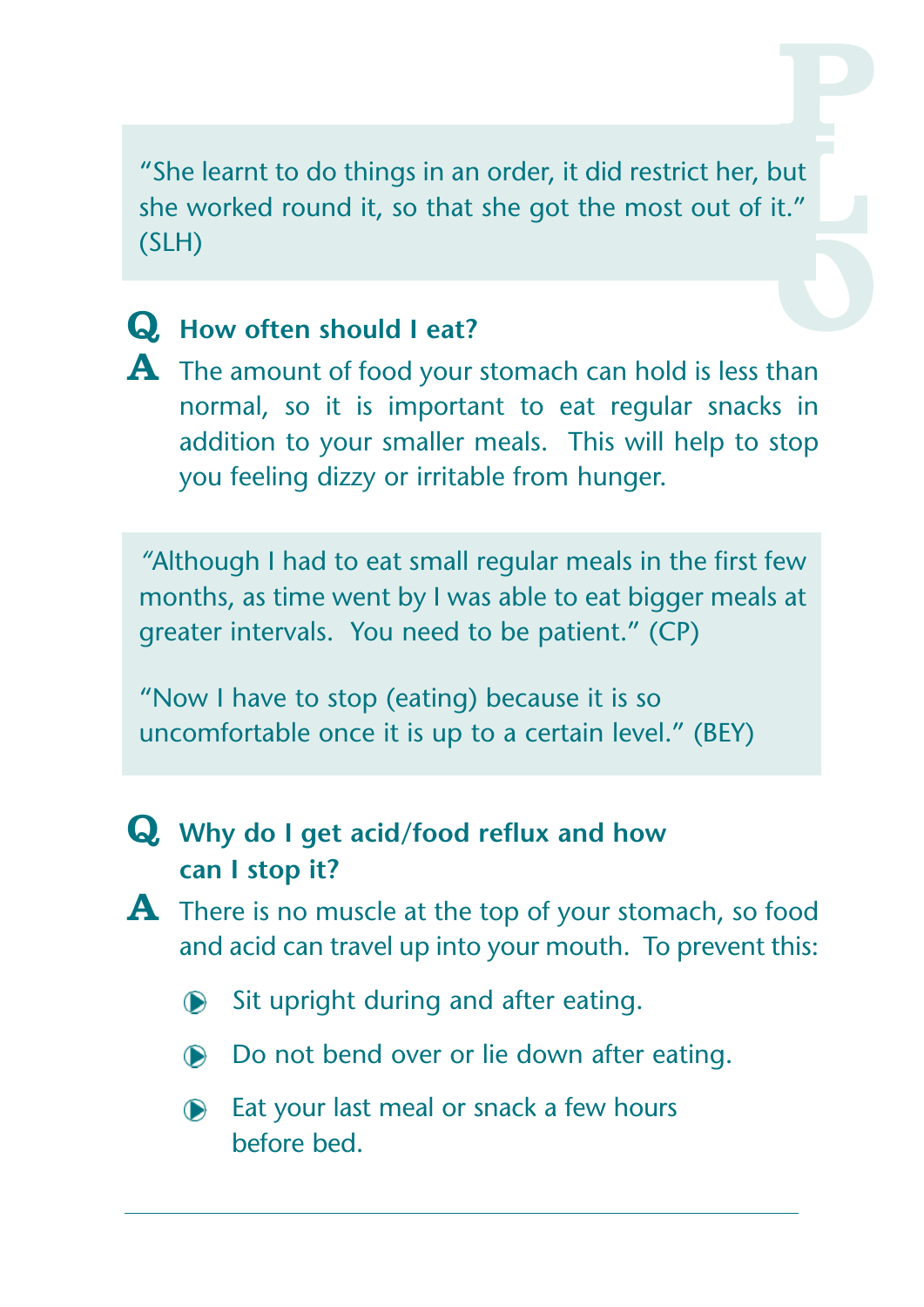**Try sleeping with extra pillows to raise your head** or raise the head of your bed on bricks/wood.

- Plan activities between mealtimes, so that food  $\bullet$ has gone down first. This is particularly important if you need to bend down or raise your arms.
- Take an inflatable pillow on long journeys.
- **D** Talk to the medical team as medication may have a role in improving your symptoms.

"I usually eat my last meal at 5pm, rarely later. Otherwise I would have to sit up in bed ... it gets acidy." (LL)

# **Q Why do <sup>I</sup> sometimes feel weak, sweaty or lightheaded after eating?**

**A** If you experience these symptoms soon after eating, it may be caused by the quicker movement of food into your small intestine. These symptoms can be avoided by restricting sweet or sugary foods. This problem is not very common so you should not avoid sweet things unless you notice these symptoms. If you feel weak, faint, cold or sweaty about two hours after a meal eat a small carbohydrate snack, such as a banana.